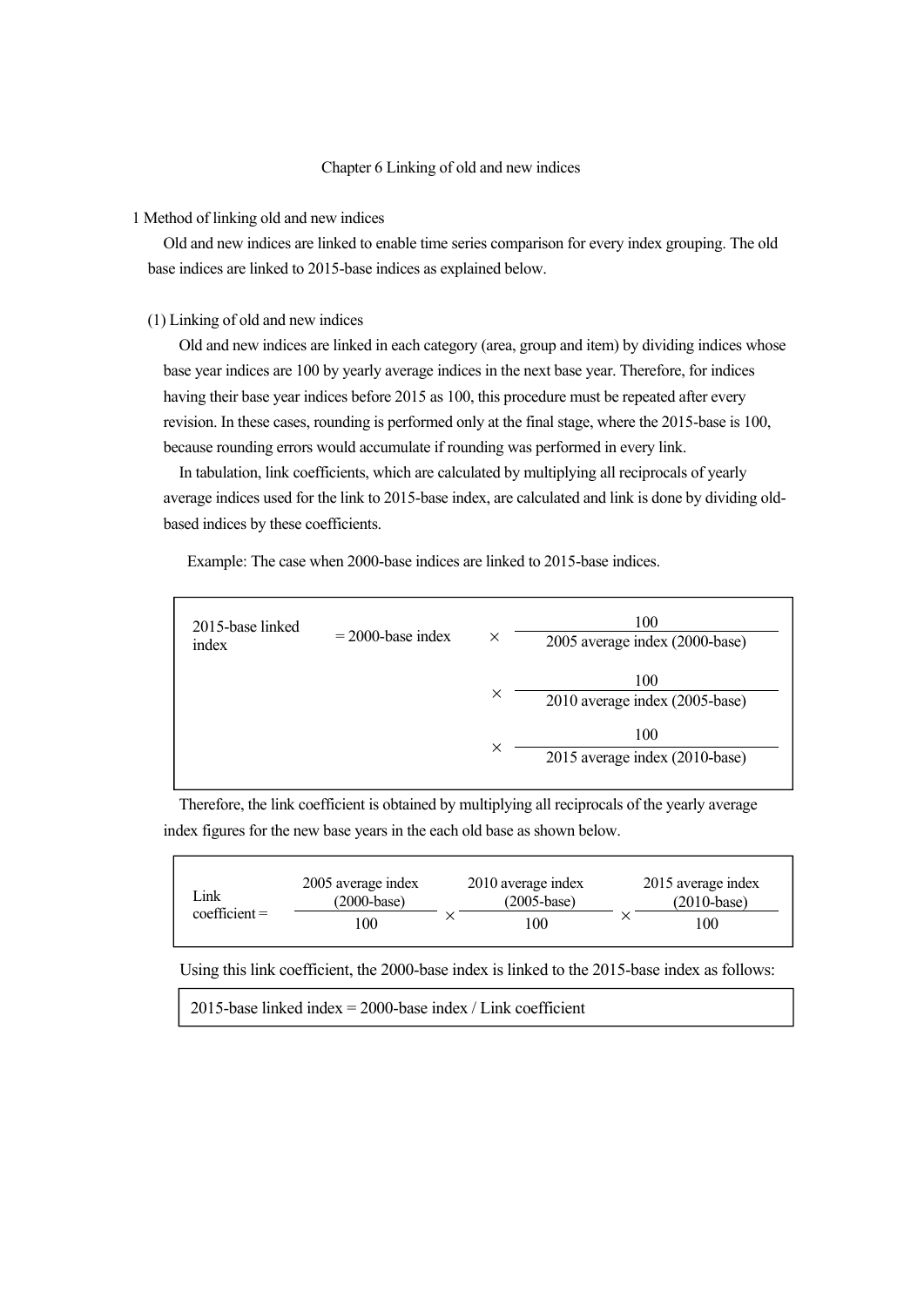# (2) Link to groups and items in 2015-base

The link principally applies to 2015-base groups and items. For the association between the new and old base groups and items, refer to "IV 6 Table of correspondence of groups and items in 2015 base and 2010-base."

# (3) Link to areas in 2015-base

The link principally applies to 2015-base areas. When 2015-base area codes do not correspond to those of the 2010-base, the correspondence shown in the table below is used.

| 2015-base area code |              | 2010-base area code |              |  |
|---------------------|--------------|---------------------|--------------|--|
| 43100               | Kumamoto-shi | 4320 <sub>1</sub>   | Kumamoto-shi |  |

#### 2 Range of linked indices

The range of linked indices is as follows:

# (1) Basic classification indices

The following indices are calculated for Japan, the Ku-area of Tokyo, city groups, districts, major metropolitan areas, cities with prefectural governments (excluding the Ku-area of Tokyo) and the government ordinance-designated cities (Kawasaki-shi, Hamamatsu-shi, Sakai-shi and Kitakyushushi). $31$ 

|                                                                  | Japan <sup>32</sup> , Ku-area of Tokyo |                               |                    | City groups <sup>33</sup> , area, major<br>metropolitan areas, cities with<br>prefectural governments $34$ ,<br>government ordinance-designated<br>$\text{city}^{35}$ |                    |  |
|------------------------------------------------------------------|----------------------------------------|-------------------------------|--------------------|-----------------------------------------------------------------------------------------------------------------------------------------------------------------------|--------------------|--|
|                                                                  | Monthly                                | Quarterly                     | Yearly/F<br>yearly | Monthly                                                                                                                                                               | Yearly/F<br>yearly |  |
| All items<br>All items less fresh food                           | Since<br>January 1970                  | Since January -<br>March 2000 | Since 1970         | Since<br>January 1970                                                                                                                                                 | Since 1970         |  |
| All items, less fresh food<br>and energy                         | Since<br>January 1970                  | Since January -<br>March 2000 | Since 1970         |                                                                                                                                                                       |                    |  |
| All items, less food (less<br>alcoholic beverages) and<br>energy | Since<br>January 1970                  | Since January -<br>March 2000 | Since 1970         | Since January<br>2005                                                                                                                                                 | Since 2005         |  |
| All items, less imputed rent                                     | Since<br>August1946                    | Since January -<br>March 2000 | Since 1947         | Since<br>January 1970                                                                                                                                                 | Since 1970         |  |
| 10 major groups $36$                                             | Since<br>January 1970                  | Since January -<br>March 2000 | Since 1970         | Since<br>January 1970                                                                                                                                                 | Since 1970         |  |
| Subgroups (including<br>analytical series                        | Since<br>January 1970                  |                               | Since 1970         | Since<br>January 1970                                                                                                                                                 | Since 1970         |  |
| Minor groups                                                     | Since<br>January 1970                  |                               | Since 1970         |                                                                                                                                                                       |                    |  |
| By item                                                          | Since January<br>1970                  |                               | Since 1970         |                                                                                                                                                                       |                    |  |

-

<span id="page-1-0"></span><sup>&</sup>lt;sup>31</sup> Okinawa District and Naha-shi were included since 1975-base.<br><sup>32</sup> The indices for Japan before 1962 represent those of all cities (that corresponds to the present classification of "cities with population of 50,000 o

<sup>&</sup>lt;sup>33</sup> "Small cities B, towns and villages" was calculated since 2010-base.

<span id="page-1-2"></span><span id="page-1-1"></span><sup>&</sup>lt;sup>34</sup> The Ku-area of Tokyo is excluded.

<span id="page-1-4"></span><span id="page-1-3"></span><sup>35</sup> Hamamatsu-shi and Sakai-shi were calculated since 2010. There is no linked index to Sagamihara-shi.

<sup>&</sup>lt;sup>36</sup> 5 major groups were reclassified to 10 major groups when 1980-base index was calculated.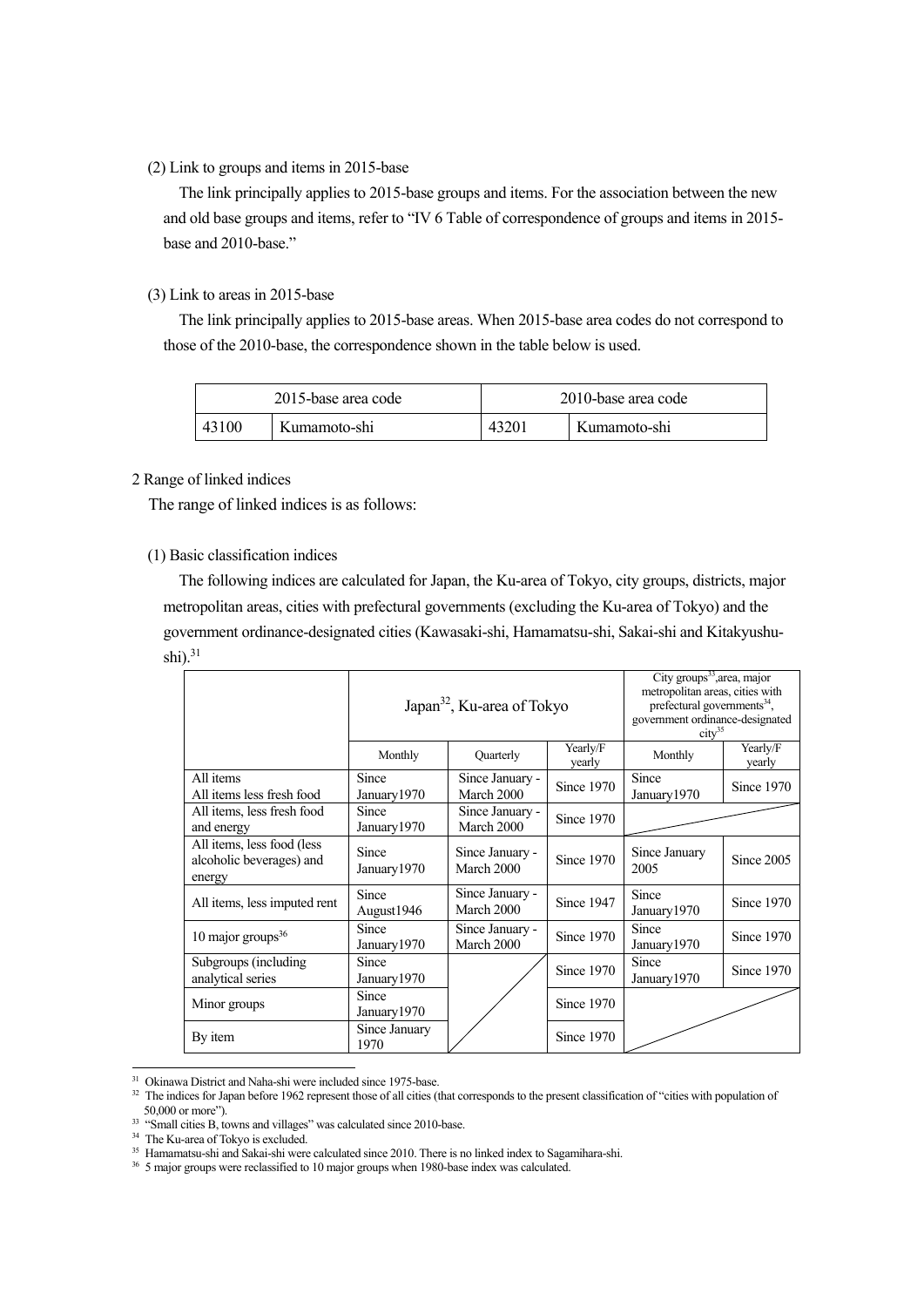(2) Indices for goods and services groups

As for the indices of Japan and the Ku-area of Tokyo, yearly average, fiscal yearly average and monthly figure are calculated from 1970, and quarterly average from 2010.

However, "House rent, private (wooden)," "House rent, private (non-wooden)," "Imputed rent (wooden)" and "Imputed rent (non-wooden)" have been calculated from 2010.

(3) Indices aggregated based on baskets of specific household groups

The following indices are calculated for Japan:

a) Subgroup Index for Total Households

....................................................Yearly average from 2000, and monthly figure from 2010.

b) Subgroup Index by Yearly Income Quintile Groups of Worker's Households

....................................................Yearly average from 1990 and monthly figure from 2010.

c) Subgroup Index for Retired Elderly Households (age 60 and over) $37$ 

....................................................Monthly figure and yearly average from 2010.

- d) 10 Major Group Index by Age Groups of Household Head
- ....................................................Yearly average from 2010.
- e) 10 Major Group Index by Types of Tenure of Dwelling ....................................................Yearly average from 2010.

(4) Indices by the characteristic of items

The following indices are calculated for Japan:

- a) Indices of Goods Groups Classified According to Elasticity to Living Expenditure
- ....................................................Yearly average from 1980, monthly figure from 2010.

b) Indices of Annual Purchase Frequency Classes

....................................................Yearly average from 1980, monthly figure from 2010.

(5) Other indices

-

a) Prewar base index

The yearly averages of prewar base indices<sup>[38](#page-2-1)</sup>on five major groups ("All items," "All items, less imputed rent," "Food," "Housing," "Housing, less imputed rent," "Fuel & light," "Clothes" and "Miscellaneous") is calculated for the Ku-area of Tokyo from 2015.

To calculate the prewar base index, firstly, the 5 major group indices are calculated based on the current price index by item, whereupon the index is multiplied by the conversion rate for the prewar base.

b) 2010-base conversion subgroup index

To facilitate the use of the data (e.g. relation to other 2010-base economic indices), 2010-base

<sup>&</sup>lt;sup>37</sup> There is no linked index for the Retired Elderly Households (age 65 and over).

<span id="page-2-1"></span><span id="page-2-0"></span><sup>&</sup>lt;sup>38</sup> The pre-war base index is based on the years from 1934 to 1936. The pre-war base indices in 2015-base year can be directly compared with the pre-war base indices calculated in base years up to 2010.